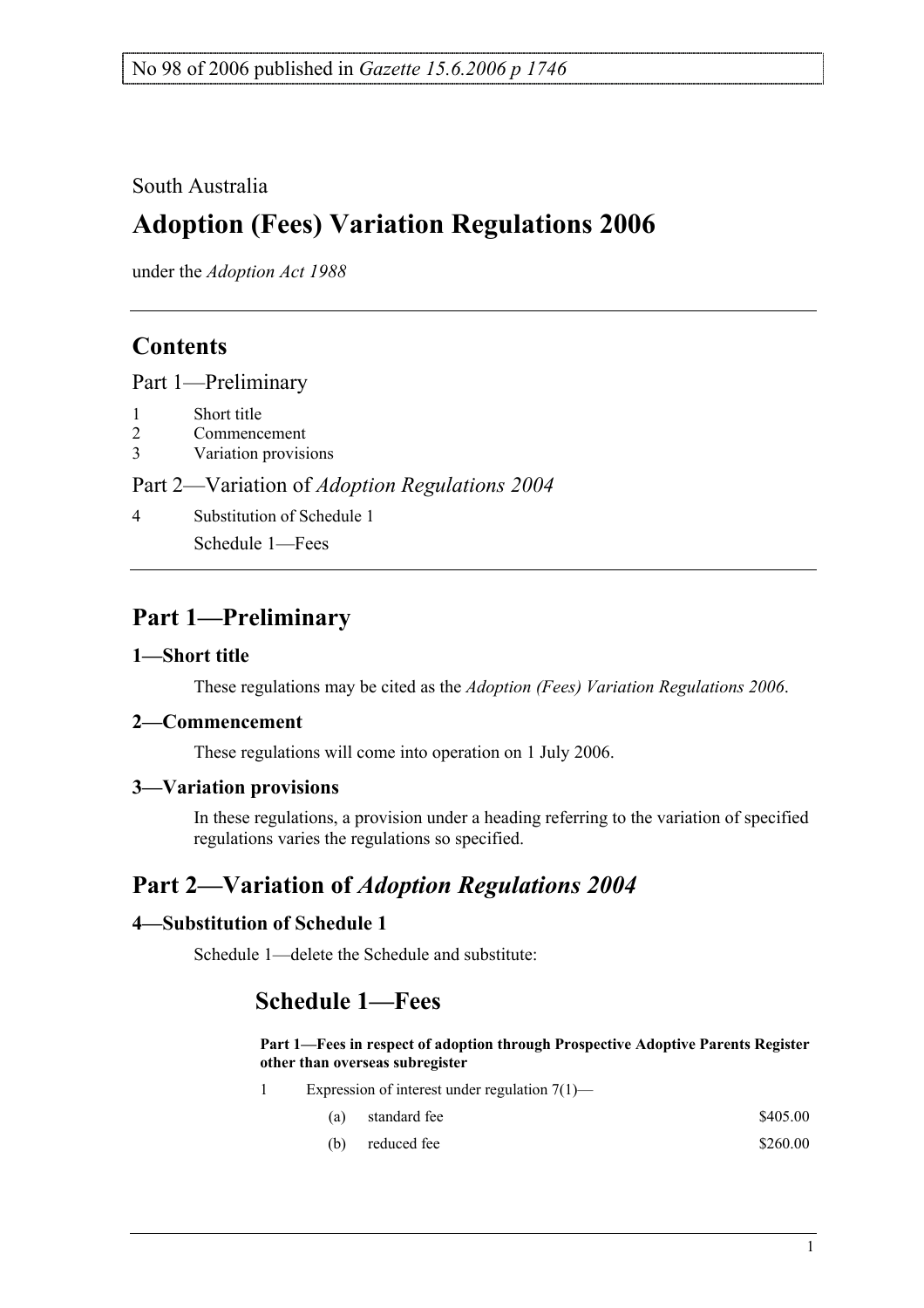| $\overline{2}$ | Application for registration as a prospective adoptive<br>parent-                                                                                                                                                                                                                                                                   |                                                                                    |            |  |  |
|----------------|-------------------------------------------------------------------------------------------------------------------------------------------------------------------------------------------------------------------------------------------------------------------------------------------------------------------------------------|------------------------------------------------------------------------------------|------------|--|--|
|                | (a)                                                                                                                                                                                                                                                                                                                                 | standard fee                                                                       | \$534.00   |  |  |
|                | (b)                                                                                                                                                                                                                                                                                                                                 | reduced fee                                                                        | \$293.00   |  |  |
| 3              | Preparation of an assessment report by the Chief Executive<br>under regulation 9—                                                                                                                                                                                                                                                   |                                                                                    |            |  |  |
|                | (a)                                                                                                                                                                                                                                                                                                                                 | standard fee                                                                       | \$519.00   |  |  |
|                | (b)                                                                                                                                                                                                                                                                                                                                 | reduced fee                                                                        | \$264.00   |  |  |
| $\overline{4}$ | On selection of an applicant for an adoption order under<br>\$259.00<br>regulation 19                                                                                                                                                                                                                                               |                                                                                    |            |  |  |
|                |                                                                                                                                                                                                                                                                                                                                     | Part 2-Fees in respect of adoption through overseas subregister                    |            |  |  |
| 5              |                                                                                                                                                                                                                                                                                                                                     | Expression of interest under regulation $7(1)$ —                                   |            |  |  |
|                | (a)                                                                                                                                                                                                                                                                                                                                 | standard fee                                                                       | \$623.00   |  |  |
|                | (b)                                                                                                                                                                                                                                                                                                                                 | reduced fee                                                                        | \$467.00   |  |  |
| 6              | Application for registration as a prospective adoptive parent<br>and preparation of an assessment report by the Chief<br>Executive under regulation 9—                                                                                                                                                                              |                                                                                    |            |  |  |
|                | (a)                                                                                                                                                                                                                                                                                                                                 | standard fee                                                                       | \$3 114.00 |  |  |
|                | (b)                                                                                                                                                                                                                                                                                                                                 | reduced fee                                                                        | \$2 595.00 |  |  |
|                | (The fee includes participation in certain workshops and<br>seminars.)                                                                                                                                                                                                                                                              |                                                                                    |            |  |  |
| 7              | On preparation of file for lodging with relevant authority of<br>overseas country                                                                                                                                                                                                                                                   |                                                                                    | \$2 076.00 |  |  |
| 8              | On selection of an applicant for an adoption order for a<br>particular child under regulation 19-                                                                                                                                                                                                                                   |                                                                                    |            |  |  |
|                | (a)                                                                                                                                                                                                                                                                                                                                 | for first child to be placed for adoption                                          | \$2 699.00 |  |  |
|                | (b)                                                                                                                                                                                                                                                                                                                                 | for second or subsequent child to be placed for<br>adoption                        | \$2 595.00 |  |  |
|                | Part 3-Other fees                                                                                                                                                                                                                                                                                                                   |                                                                                    |            |  |  |
| 9              |                                                                                                                                                                                                                                                                                                                                     | On lodgement of an application for transfer of registration<br>under regulation 11 | \$218.00   |  |  |
| 10             | On lodgement of an application for conversion of<br>registration under regulation 12                                                                                                                                                                                                                                                |                                                                                    | \$353.00   |  |  |
| 11             | For preparation of an assessment report by the Chief<br>\$353.00<br>Executive following an application for conversion of<br>registration under regulation 12                                                                                                                                                                        |                                                                                    |            |  |  |
| 12             | For all functions associated with consent to adoption and,<br>where necessary, the preparation of a report under<br>section $22(1)$ of the Act prior to an application to the Court<br>for an order for adoption of a child by a person other than a<br>person selected as an applicant for an adoption order from<br>the register- |                                                                                    |            |  |  |
|                | (a)                                                                                                                                                                                                                                                                                                                                 | if the application for an adoption order is to relate<br>to only 1 child           | \$289.00   |  |  |